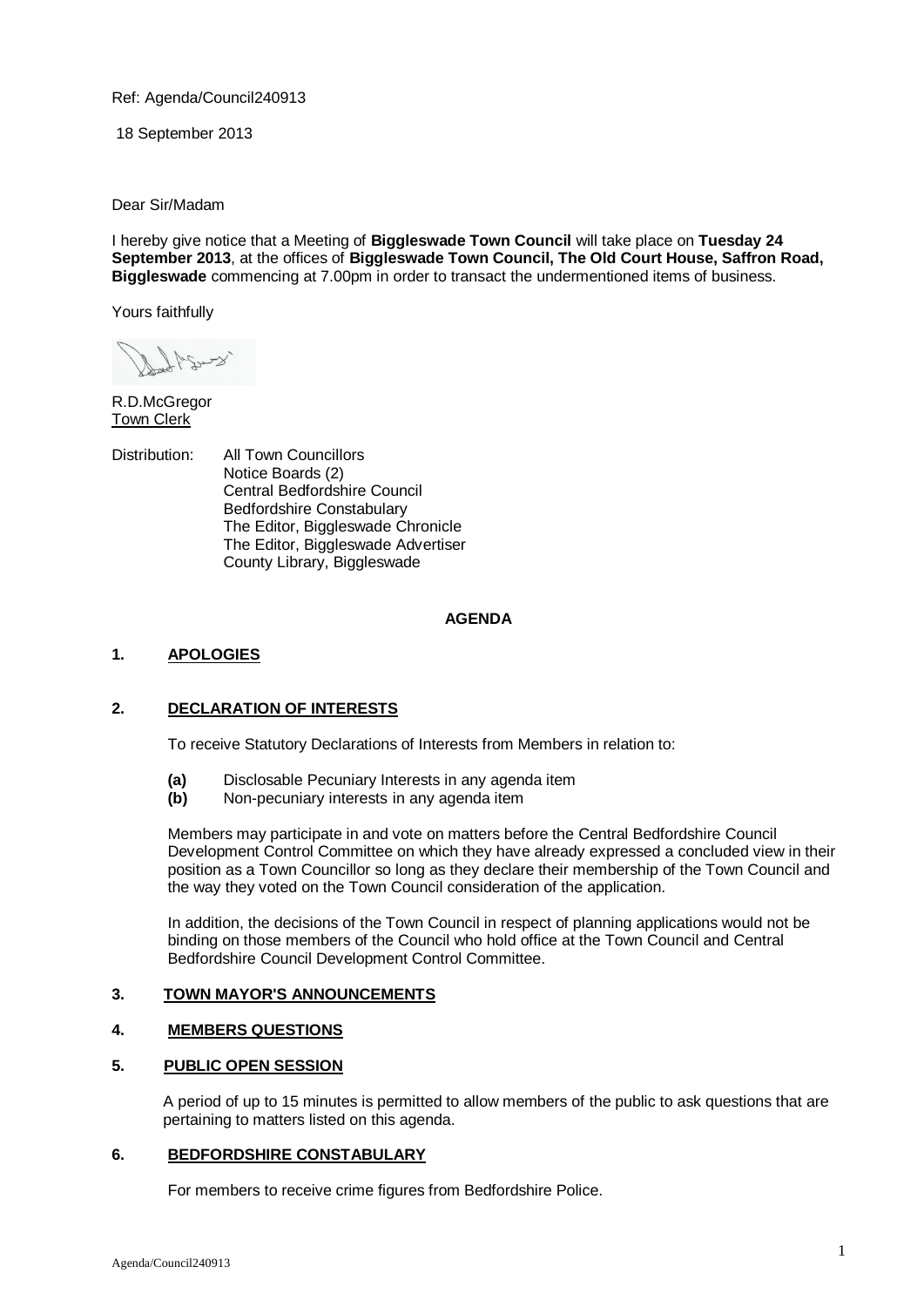## **7 INVITED SPEAKER**

Peter Bigg on behalf of Taylor Wimpey North Thames – re planning application CB/13/01969 – Land South of Potton Road.

### **8. MINUTES AND RECOMMENDATIONS OF MEETINGS**

**a.** For members to receive and approve the Minutes of the Council meeting held on 10 September 2013 at the Offices of Biggleswade Town Council, The Old Court House, Saffron Road, Biggleswade.

## **9. MATTERS ARISING**

**a.** Minutes of the Council meeting held on 10 September 2013

## **10 PLANNING APPLICATIONS**

- **a. CB/13/01812/OUT – Land adjacent to: Biggleswade Hospital, Potton Road, Biggleswade** Outline application: Development to provide a new public house, car parking, landscaping and new access to the B1040, Potton Road.
- **b. CB/13/03057/FULL – 134 Hitchin Street, Biggleswade, SG18 8BP** Outline application: First floor front extension

#### **c. CB/13/01969/RM – Land South of Potton Road, Biggleswade**

Reserved Matters of appearance, landscaping, layout, scale and access for the erection of 66 dwellings at Blocks 35 & 41 pursuant to Outline consent reference MB/03/01205/OUT dated 13/11/2006 for Residential development of approximately 1450 dwellings, construction of Eastern relief road, Local Centre, primary school, public open space, structural landscaping, infrastructure including surface water balancing facilities and associated works. Demolition of 128 Potton Road to facilitate vehicular access. (All matters reserved except means of access) – Granted 13 November 2006

### **This application was considered by Town Council on 9 July when:**

It was **RESOLVED** that Town Council **OBJECT** to this application as it is an overdevelopment of the area. Town Council requests that the relief road is high priority as well as S106 monies are applied for the buses to service the area.

## **The following reply was received from Central Bedfordshire Planning Officer:**

*The Town Council is fully entitled to object, of course. But the objection referred to overdevelopment at the site. This is an application for the approval of reserved matters (essentially, the detail). Consent was granted for 1450 units at the site with the 03/1205 consent and the number of units at the wider site is not part of the current application. I wonder if you might be able to reconsider the Council's comments on this application. Naturally, if you would like to maintain the objection, you are entitled to do so.*

This planning application was considered by Town Council on 13 August when:

A vote was taken for Town Council maintaining the objection raised on 9 July:

In favour: 6 Against: 3 Cllr T Woodward abstained – therefore:

It was **RESOLVED** that Town Council maintain the **OBJECTION raised** on 9 July.

Members are now asked to reconsider this application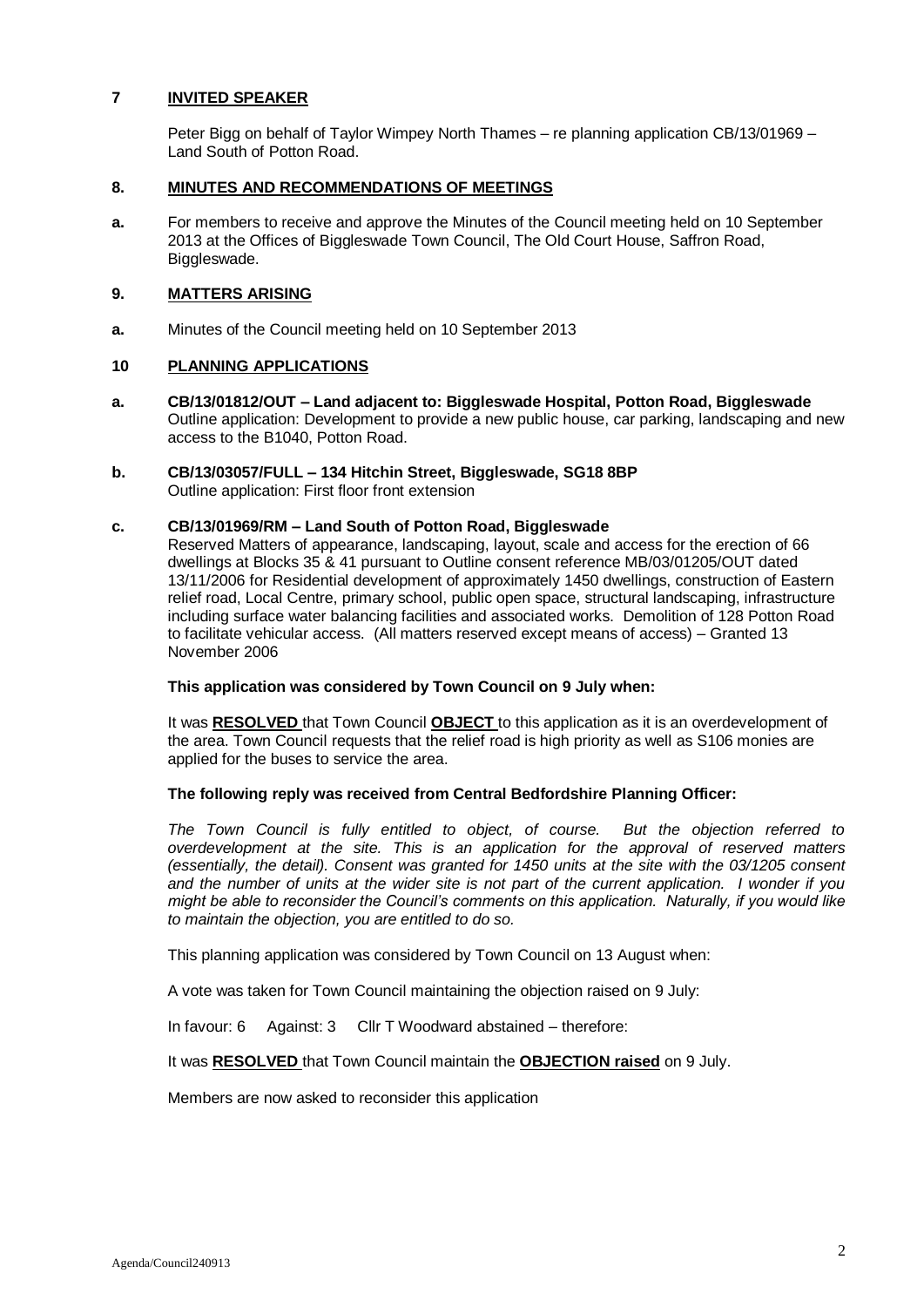**d. CB/13/01874/MW – Former Plant Site, Warren Villas Quarry, New Road, Sandy SG19 1AW** Change of use of land to an inert waste recycling centre by screen, crushing and washing together with retrospective change of use of land to a mix of fishing and nature conservation uses and associated engineering operations to create fishing swims.

*This application was sent to Biggleswade Town Council to consider as this site is on the Parish Boundary.*

### **This application was discussed by Town Council on 23 July 2013 when:**

It was **RESOLVED** that Town Council **OBJECT** to this application. Members raised concerns about the increase in traffic on New Road and the access to the A1.

#### **Further correspondence has been received to clarify the information on HGV traffic levels.**

Members are asked if they wish to comment on this information.

#### **e. CB/13/02892/OUT – Land South Of, Potton Road, Biggleswade**

Erection of a nursery, roads, sewers, landscaping and all ancillary works, all matters reserved except access.

## **11. ACCOUNTS**

### **a. Financial Administration**

For members to receive and adopt the following accounts:

- i. Detailed Balance Sheet to 31 August 2013
- ii. Summary of Income & Expenditure.
- iii. Current Bank Account, receipts and payments to 31 August 2013

### **12. ITEMS FOR CONSIDERATION**

### **a. Donation from Motley & Hope Solicitors**

By way of thanks for valued support and to celebrate their still evolving 200 year history, Motley & Hope would like to enlist the help of the ten most proximate Town and Parish Councils, and to this end have made a donation of **£200** for Town Council to decide how to spend it for the benefit of the Community. It could form part of a contribution of a large project or a small singe purchase. The more inventive the better.

Members are asked to consider now best to spend this donation.

#### **b. Quotations for work to Council Chamber**

3 quotations have been received for removal of the lift from the Council Chamber and replace with new stairs to match existing adjacent flight.

**Quote A Quote B Quote C**

#### **13. ITEMS FOR INFORMATION**

### **a. Planning application outcomes**

A report detailing the outcome of recent planning applications is attached to this agenda.

#### **b. Members' Customer Service Bulletins for period 05/08/2013 to 01/09/2013**

A copy of the above documents is available for Members to view in the Town Council office.